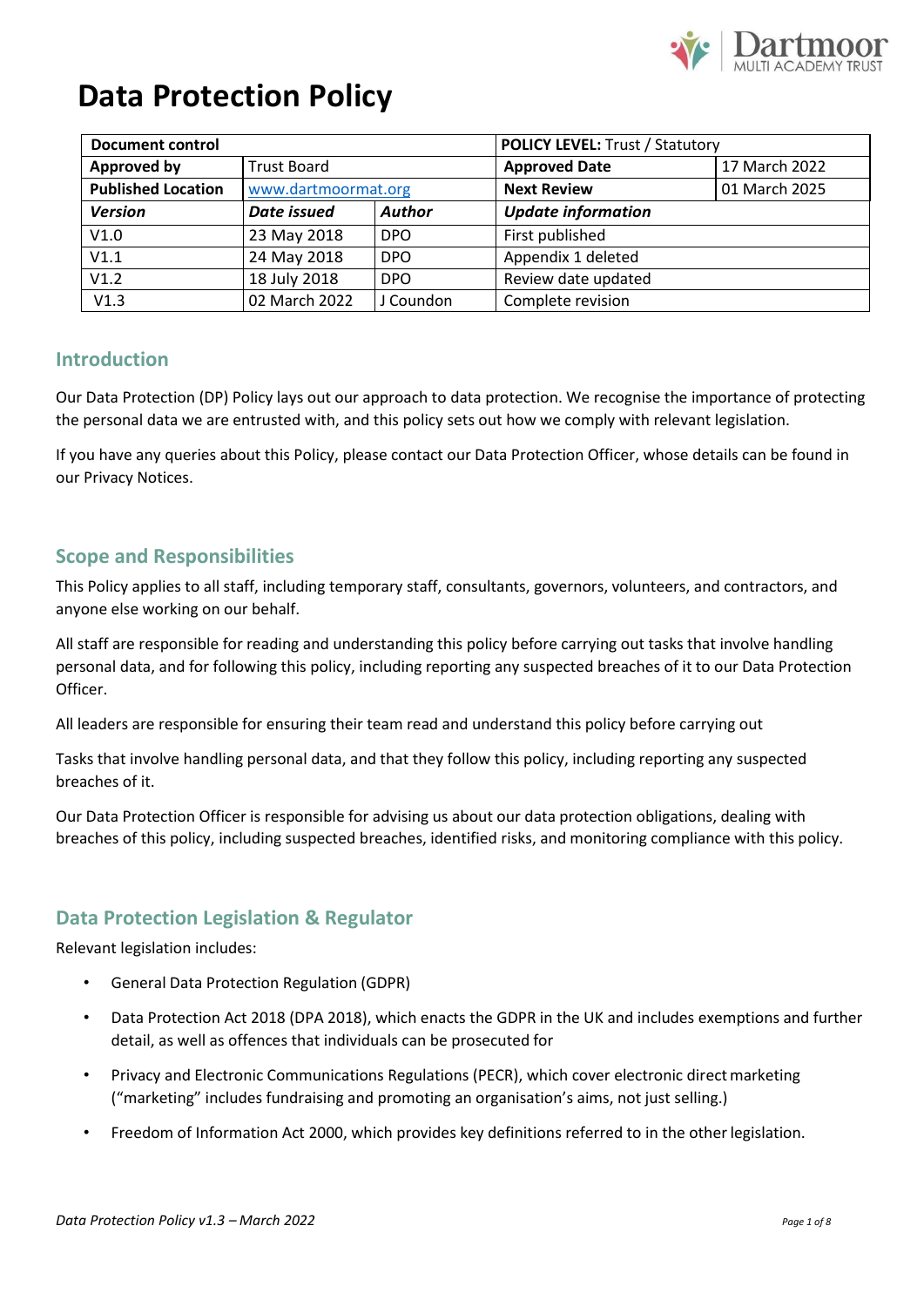

In the UK, the Information Commissioner's Office (ICO) is the data protectionregulator.

Breaches of data protection legislation can result in significant monetary penalties and damage to reputation, as well as the risk of real harm to people whose data is handled in an unfair or unlawful way. Individual members of staff may be prosecuted for committing offences under Sections 170 – 173 of the DPA 2018.

### **Our Data Protection Objectives**

We are committed to making sure that:

- Personal data is only processed in keeping with legal data protection principles. The principles include data being processed lawfully, fairly and in a transparent manner; data being processed only for specific, explicit and legitimate purposes; data being adequate, relevant and accurate, data not being kept longer than is necessary; and data being kept secure
- We adopt a "Privacy by Design" and "Privacy by Default" approach
- We can demonstrate our accountability and compliance
- The people whose data we hold (Data Subjects) understand the ways and reasons why we process their data, and can easily and fairly exercise their rights around their data
- We only share personal data when it is fair and lawful to do so, and when we share data, we do it in a safe and secure way
- Data is not transferred outside of the European Economic Area (EEA) except where the EU has made an 'adequacy decision' or the transfer is covered by 'appropriate safeguards', as defined in GDPR Article 46, or there is a derogation, or a specific situation as defined by GDPR Article 49
- All data breaches, including near misses, are managed properly, and reported appropriately, so we can minimise any risks and improve practices in the future. This includes any breaches of the Data Protection Act (DPA 2018) where the individual responsible may be liable.

## **Our Data Protection Rules**

We follow the legal Data Protection Principles:

i. **Fair, lawful and transparent processing**: The reason for processing of personal data must meet one of the legal conditions listed in Article 6 of the GDPR, and when "special categories" of personal data are being processed, the purpose must also meet one of the legal conditions listed in Article 9 of the GDPR. "Special categories" are information about a person's race or ethnic origin, political opinions, religious orsimilar beliefs, trade union membership, physical or mental health, genetic and biometric data, sexual life, or sexual orientation.

*Legal conditions*: See Annexe 1 for an explanation of the Legal Conditions for Processing.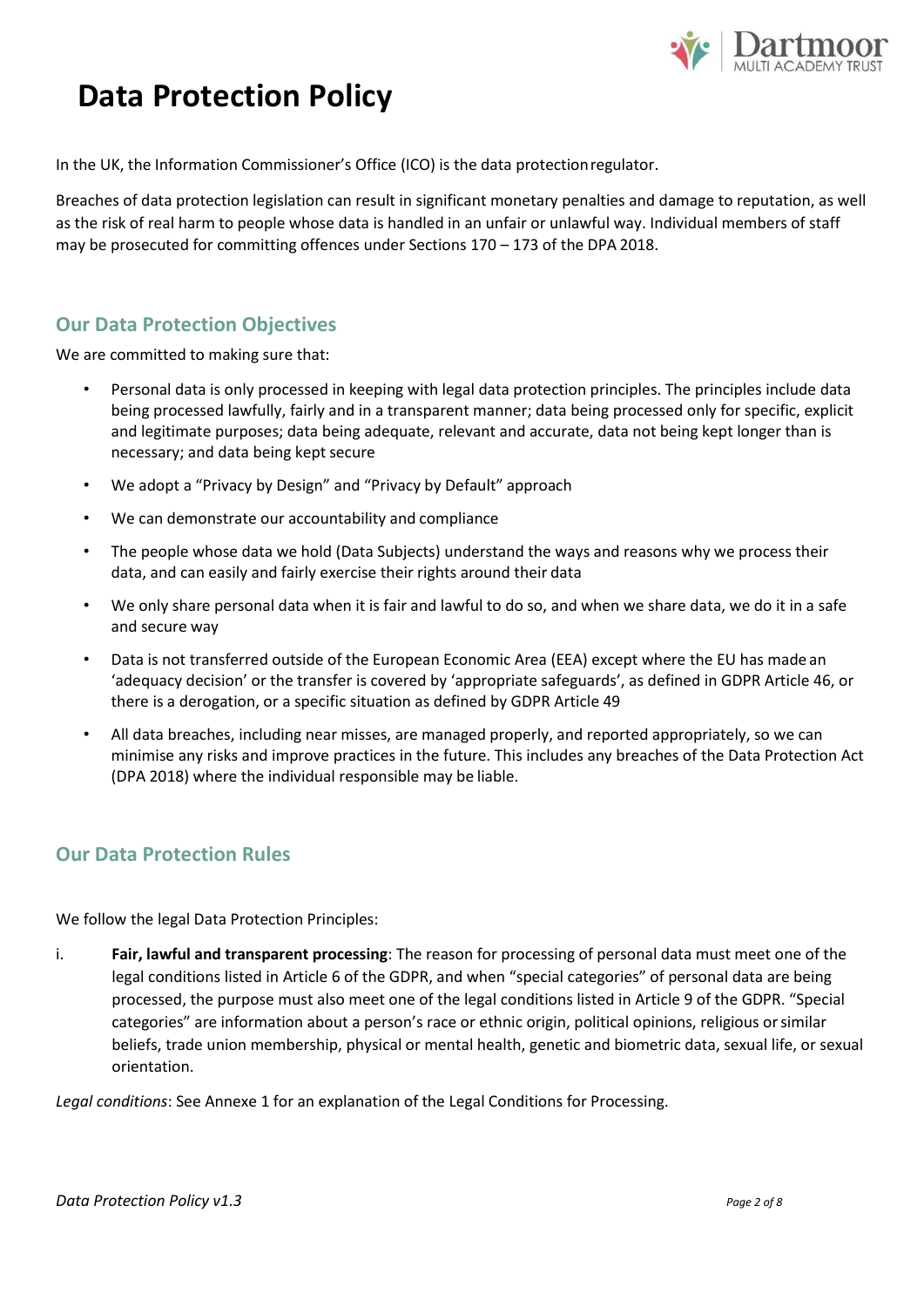

*Other legislation*: All processing must also comply with the other data protection principles and any other relevant legislation, including the DPA 2018 and the Privacy and Electronic Communications Regulations (PECR) as appropriate. Any individual who obtains, discloses, or retains data when they do not have permission to do so may be committing an offence under the DPA 2018 Section 170. All electronic "direct marketing" is subject to the PECR, which require us to obtain consent before sending direct marketing messages electronically.

*Transparency*: To be fair and transparent, our data processing, including how and why we process data, is explained in our Privacy Notices. We also explain how and why data will be processed at the point where we collect that data, as much as is reasonably possible, and especially if the processing is likely to be unexpected.

- ii. **Purpose limitations**: We only use the data we collect for the reasons we explained in our privacy notice. If we need to use it for another reason, we will inform our data subjects of the new reason for processing before we do it.
- iii. **Data limitations**: We minimise the amount of data that we collect and process, keeping it to only what is necessary for the reasons we are collecting it. We should never collect or keep any personal data "just in case".
- iv. **Data accuracy**: We will always try to make sure the data we collect and hold is accurate and keep it up to date as appropriate.
- v. **Data retention**: We will only keep personal data for as long as is necessary for the reasons for which we are processing it, and we will be transparent with our data retention schedules. Any individual who purposefully retains data that they do not have permission to be holding, may be committing an offence under the DPA 2018 Section 170.
- vi. **Data security & integrity**: We use both technical and organisational security measures to protect data from unauthorised or unlawful processing, or from accidental loss, destruction, or damage. Security measures should be appropriate to the level of risk involved in the data and the processing. Our measures include but are not limited to: technical measures such as IT systems security, IT access controls, pseudonymisation, and encryption; and organisational measures such as business continuity plans, physical security of our premises and data, policies, procedures, training, audits and reviews.

Security should be considered at all times. This includes when data is being stored, used, transferred, or disposed of, whether the data is electronic or hard copy, and regardless of how and where the data is being accessed and stored, especially when data is sent or taken off site, or to another organisation.

Any individual who purposefully re-identifies pseudonymised information without permission may be committing an offence under the DPA 2018 Section 171.

## **Privacy by Design & Default**

Wherever possible, we adopt a Privacy by Design & Default approach. When we are planning projects or new ways of working that involve processing of personal data, we will consider the data protection implications, and how to make sure we meet legal and good practice requirements, from the planning stages, and keep a record of the outcomes.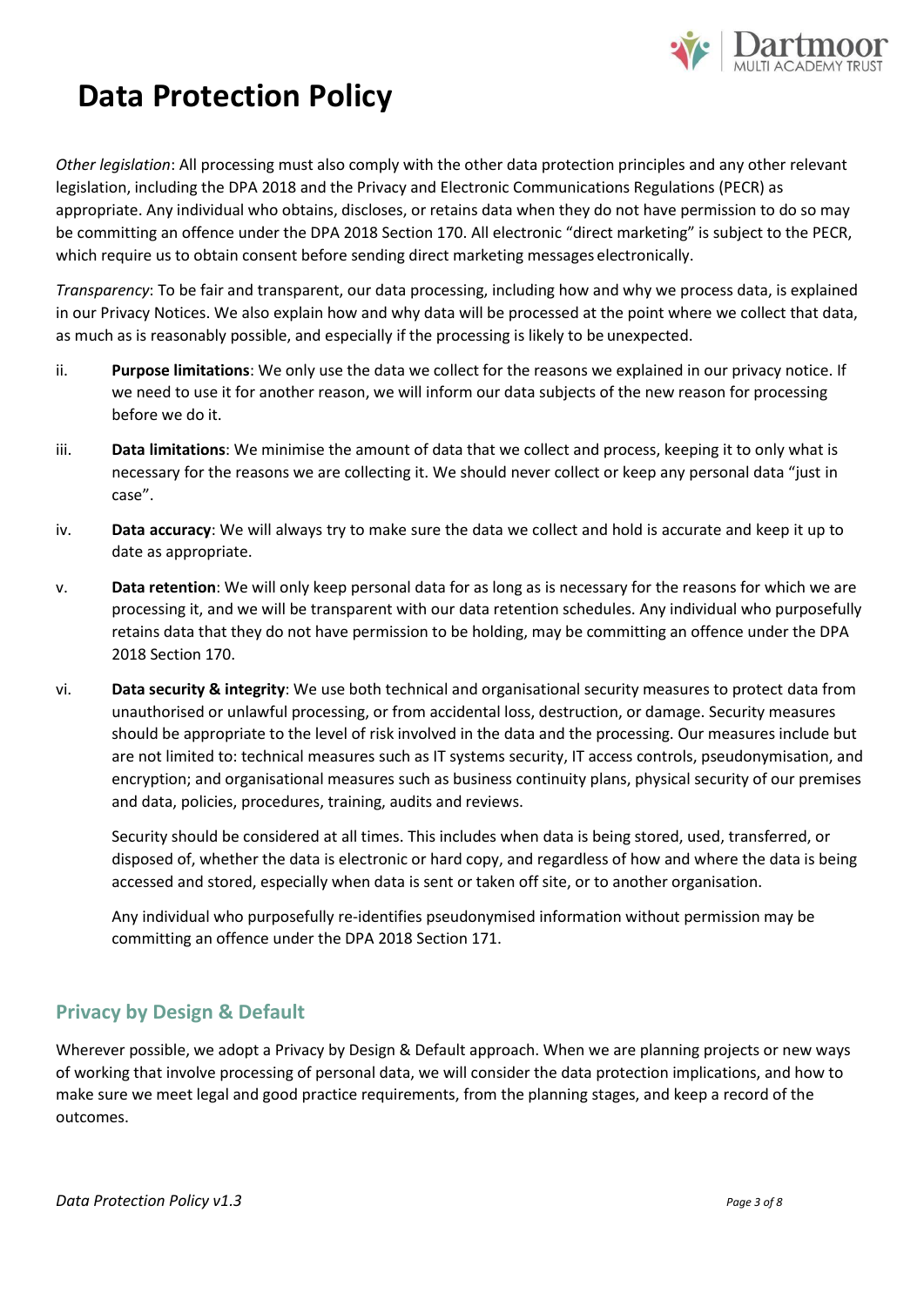

For particularly high-risk processing, whether from a new or adapted way of working with personal data, we will do this using Data Protection Impact Assessments (DPIAs), to document the risks, decision-making process and decisions made, including recommendations and actions.

High risk processing includes processing the data of children as children are vulnerable data subjects and the data processed is often sensitive or highly personal data.

A DPIA may be carried out to decide if any changes or new controls are needed for existing ways of working.

To demonstrate and support our compliance with data protection legislation, we keep records of the processing we carry out, we have appropriate policies and procedures in place, we train our staff in data protection, we have a Data Protection Officer in post, we carry out regular audits and reviews of our activities, and we record and investigate data security breaches.

Our records of processing include our contact details and information about why we are processing personal data, what types data we process, the categories of people we process data about, information about how long we hold the data for, and general information about our security measures, as well as the types of external the data is shared with, including any transfers outside of the EEA, and the safeguards in place if data is transferred outside the EEA.

## **Rights**

We process personal data in line with the legal rights of data subjects', including their right to:

- Be informed about their data being processed, which links to the first DP Principle of fair, lawful and transparent processing
- Request access to their data that we hold (sometimes requests are known as [Data] Subject Access Requests, or DSARs or SARs)
- Ask for inaccurate data to be rectified
- Ask for data to be erased (sometimes known as the "right to be forgotten"), in limited circumstances
- Restrict processing of their data, in limited circumstances
- Object to the processing, in some circumstances, including stopping their data being used for direct marketing
- Data portability, which means to receive copies of some of their data in a format that can be easily used by another organisation or person
- Not be subject to automated decision making or profiling, if it has legal effects or similarly significant effects on the data subjects
- Withdraw consent when we are relying on consent to process their data
- Make a complaint to the ICO or seek to enforce their rights through the courts.

We will respond to, and fulfil, all valid requests within one calendar month, unless it is necessary to extend the timescale, by up to two months in certain circumstances. Not all the rights are absolute rights, and we cannot always carry out the requested action in full, or at all. For example, the right to erasure may be limited in some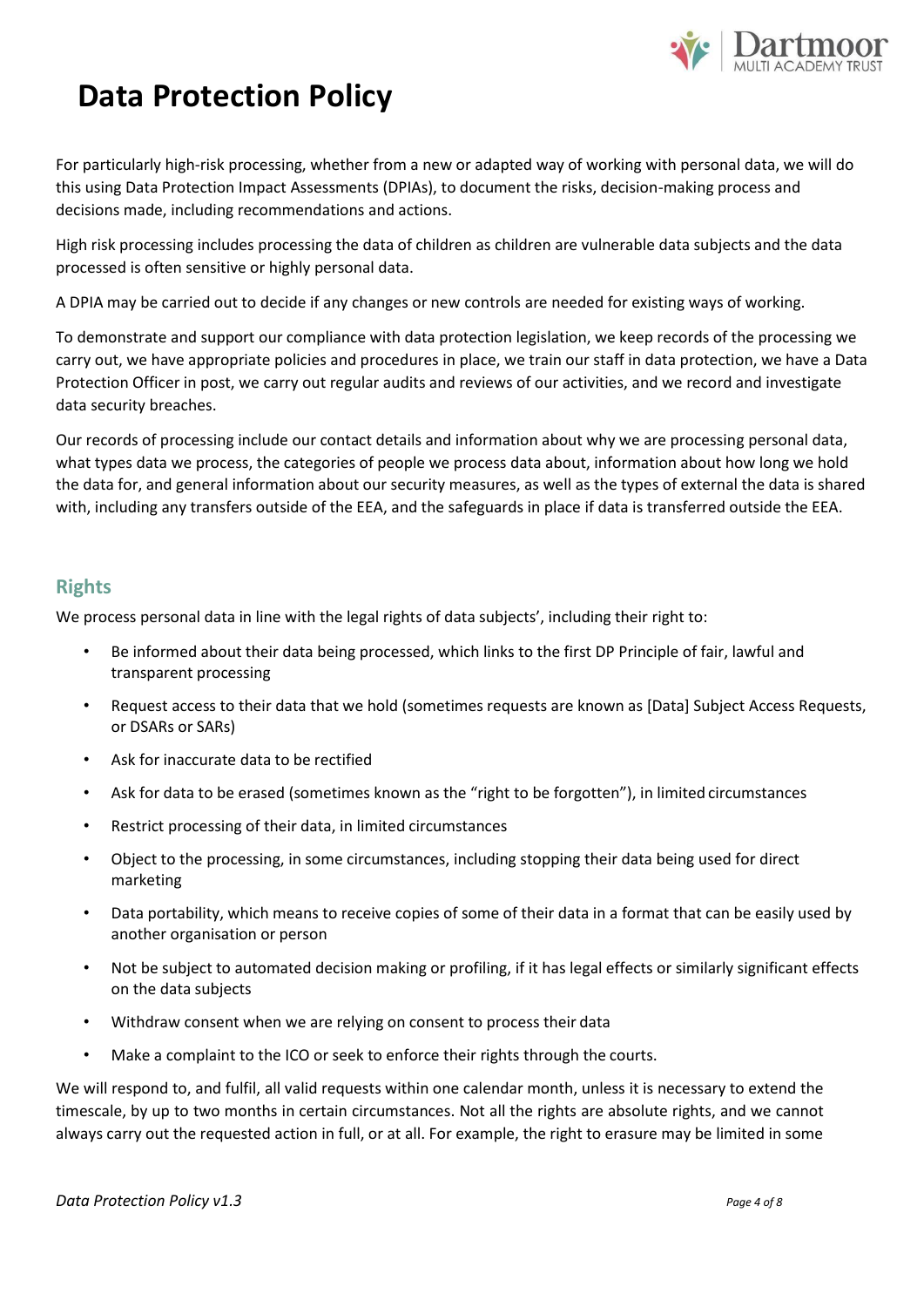

circumstances because we are required to keep some records, and a number of exemptions in the DPA 2018 apply to SARs, meaning we can withhold some information in some situations.

In responding to requests, we also explain to data subjects they have the right to make a complaint to the ICO or seek to enforce their rights through the courts.

Any individual who purposefully alters, defaces, blocks, erases, destroys, or conceals information to prevent it being provided to a data subject who has requested it, and has a right to receive it, may be committing an offence under the DPA 2018 Section 173.

### **Data Sharing**

#### **Data Processors**

We rely on the services of a number of external parties to support our work (both management and curriculum). These may include people, companies, systems, and software that process personal data as part of the work they do on our behalf. These are our "data processors". When working with data processors, we will carry out appropriate due diligence checks to make sure that they can provide sufficient guarantees that they will comply with data protection legislation, including keeping data secure and cooperating with us to uphold data subjects' rights. We will require contractors and their staff to comply with this DP Policy.

In accordance with GDPR Article 28, we will appoint data processors only on the basis of a legally binding, written contract, that requires them to, amongst other things: only process personal data based on our instructions; keep the data secure; assist us to comply with our legal obligations and uphold data subjects' rights; delete or return the data at the end of the contract; and allow inspections and audits of their processing activities. Data Processor contracts, and compliance, will continue to be monitored throughout the contract period.

#### **Third Parties**

We will only share personal data with any other external, including other data controllers such as agencies and organisations, when the sharing meets one or more appropriate legal condition, and is carried out in keeping with the data protection principles and while upholding the rights of data subjects. Where necessary we will enter into Data Sharing Agreements (DSA), or similar agreements, to help facilitate the sharing of personal data. A DSA does not make the sharing lawful, it only provides a framework to work within, to help share data in an effective and safe way that respects people's data protection rights, when an appropriate and lawful reason to share the data has been identified.

#### **Non-EEA data transfers**

Personal data will not be transferred outside the EEA unless it is allowed by the conditions in Chapter V of the GDPR. This includes storage of data on cloud-based servers that are located outside the EEA.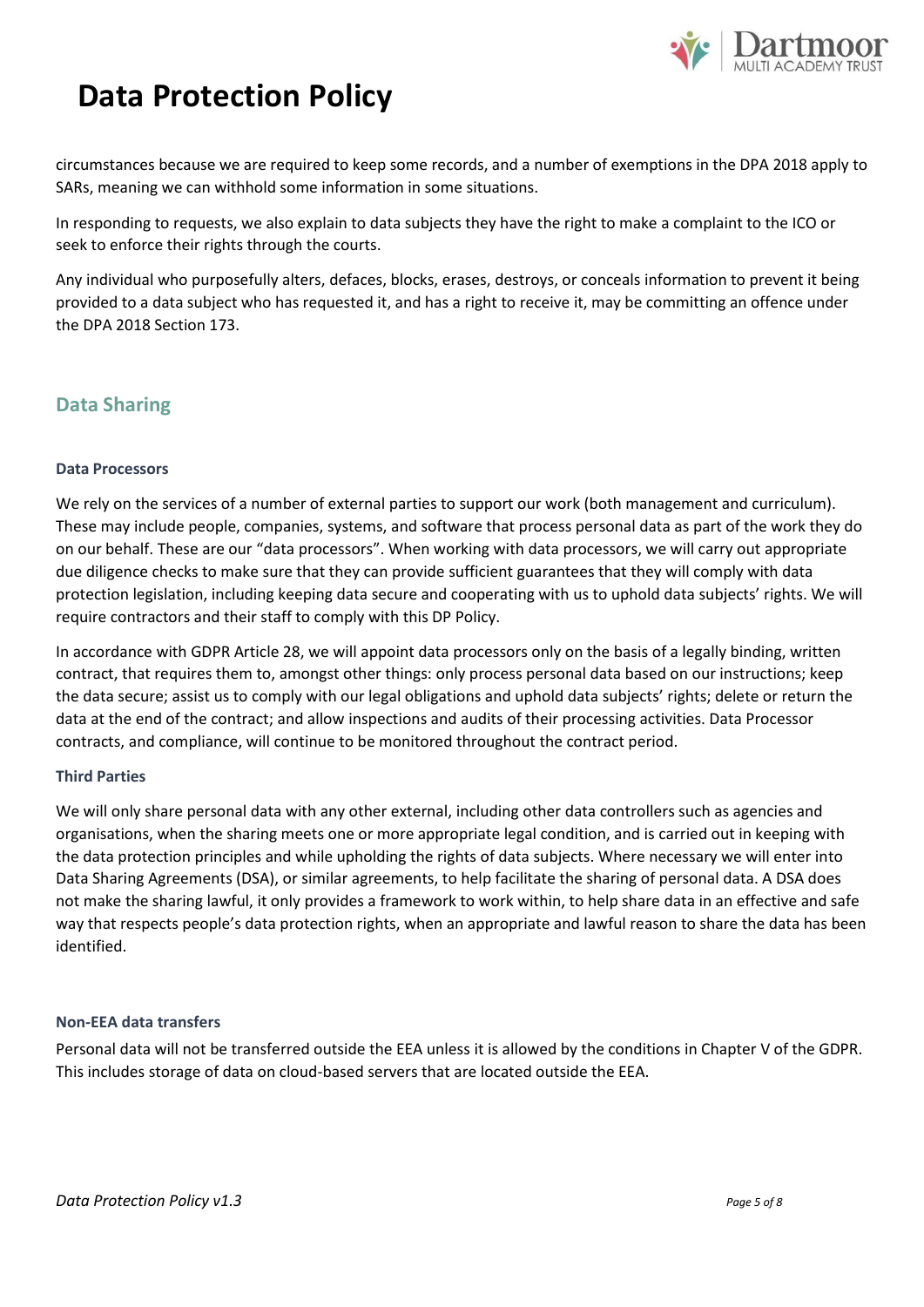

## **Data Protection Breaches**

All breaches, or suspected breaches, of this policy will be reported immediately to the Data Protection Officer, and will be investigated appropriately, corrective, and preventive action taken and recorded. This includes, but is not limited to, any personal data we handle being lost, or being shared, destroyed, changed or put beyond use when it should not be.

Specifically, breaches that are likely to result in a risk to the rights and freedoms of data subjects, will be reported to the ICO within 72 hours of the school becoming aware of the breach.

If a breach is likely to cause a high risk to affected data subjects, we will also tell the data subjects, as soon as possible and without undue delay, to allow them to take any actions that might help to protect them and their data. We will also consider informing data subjects about a breach, even if there is not a likely high risk, if it is an appropriate step for other reasons, such as preserving open communication.

We will log all breaches, including those that are not reportable to the ICO.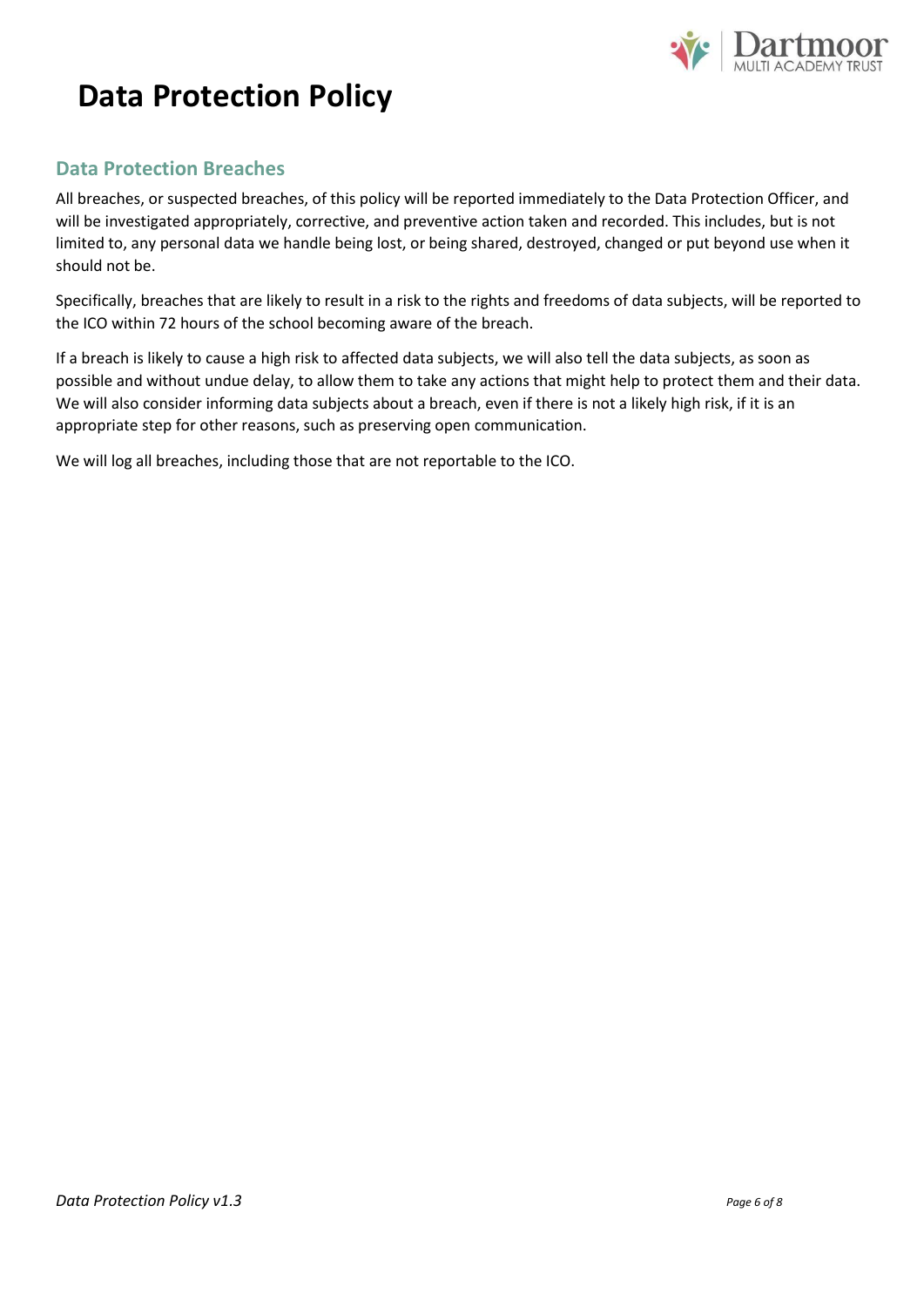

### **Annexe.1 Legal Conditions for Processing**

#### **Introduction**

"Personal data" means any information where a living person is either identified or identifiable, from the information alone, or with other information. Personal data can include written information, pupil work, photographs, CCTV and film footage or voice recordings, in electronic format (which can include in social media, apps, databases or other electronic formats) or hard copy (including copies printed from electronic sources, and handwritten data when it is part of a filing system or intended to be filed).

"Special category data" is personal data that needs more protection because it is sensitive.

- personal data revealing racial or ethnic origin
- personal data revealing political opinions
- personal data revealing religious or philosophical beliefs
- personal data revealing trade union membership
- genetic data
- biometric data (where used for identification purposes)
- data concerning health
- data concerning a person's sex life
- data concerning a person's sexual orientation
- In addition, the DfE advises that Pupil Premium/FSM status is treated as Sensitive Data.

"Data Subjects" include our pupils, staff, contractors, parents, local authority contacts, and anyone else we might come into contact with.

"Data Controller" means the school, alone or jointly with other Data Controllers, decides on why and how personal data is processed.

"Processing" means collecting, storing, using, sharing and disposing of data.

"Processors" are the external bodies who processes personal data on behalf of the controller.

#### **Our Role and Bases for Processing**

The role of any school is to educate and safeguard children. These are statutory obligations and come from various Acts and statutory instruments that can be found here.

This means the overwhelming volume of our collection and processing data is covered under Article 6 (1) c of the General Data Protection Regulations 2018: processing is necessary for compliance with a legal obligation to which the controller is subject:

- Equality Act 2010
- Education (Governors' Annual Reports) (England)(Amendment)Regulations 2002.
- Special Educational Needs and Disability Act2001
- Health & Safety of Pupils on Educational Visits 1998